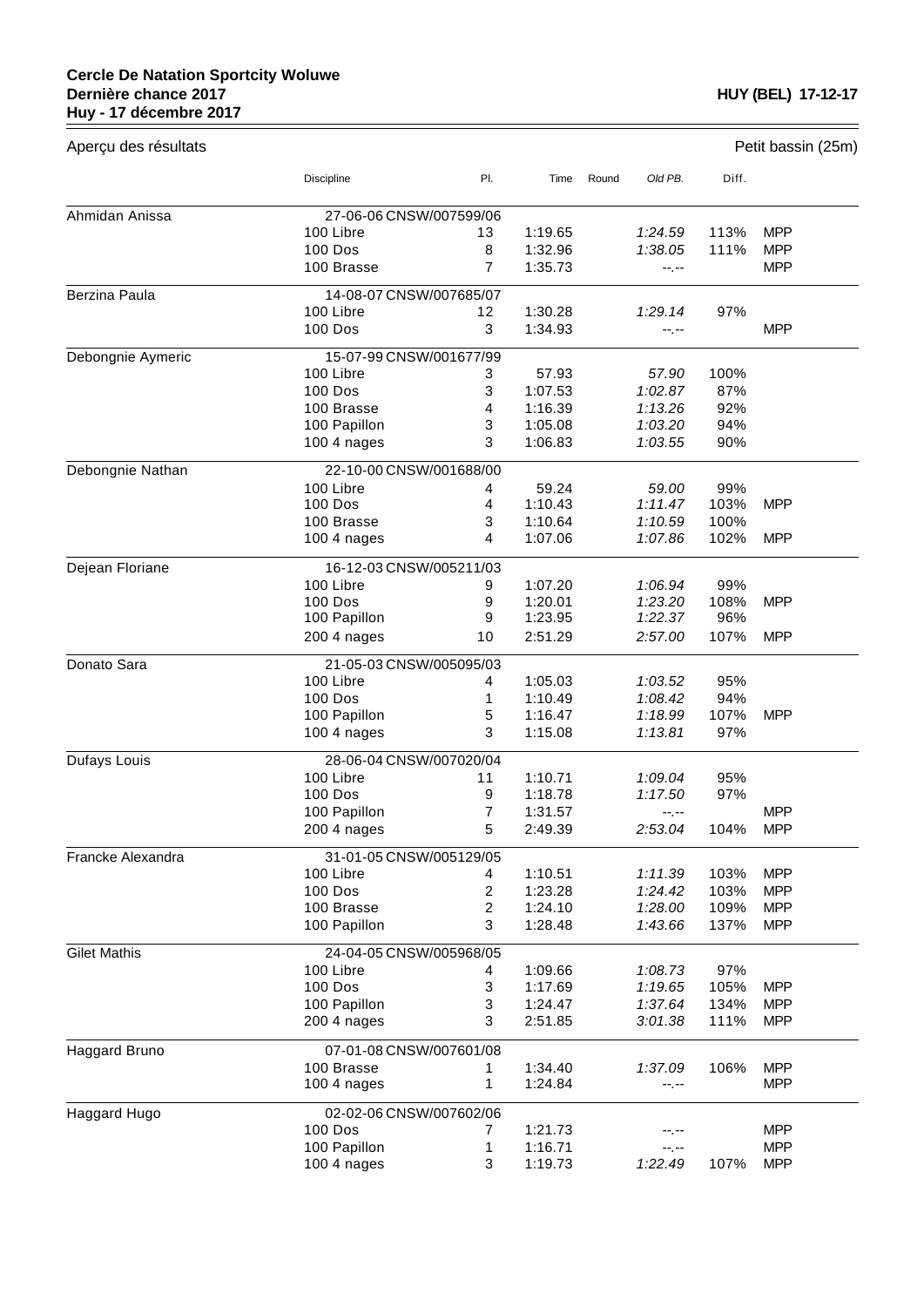## Cercle De Natation Sportcity Woluwe Dernière chance 2017

| Hurson Aisling     | 01-04-04 CNSW/004131/04                                                |                |         |         |      |            |  |
|--------------------|------------------------------------------------------------------------|----------------|---------|---------|------|------------|--|
|                    | 100 Libre                                                              | 3              | 1:04.71 | 1:05.54 | 103% | <b>MPP</b> |  |
|                    | 100 Dos                                                                | 2              | 1:11.25 | 1:10.81 | 99%  |            |  |
|                    | 100 Papillon                                                           | 8              | 1:19.88 | 1:21.20 | 103% | <b>MPP</b> |  |
|                    | 200 4 nages                                                            | 5              | 2:41.78 | 2:45.72 | 105% | <b>MPP</b> |  |
| Huyghebaert Pacôme |                                                                        |                |         |         |      |            |  |
|                    | 16-01-04 CNSW/003984/04<br>100 Libre<br>1:08.26<br>9<br>1:07.33<br>97% |                |         |         |      |            |  |
|                    | 100 Dos                                                                | 6              | 1:16.05 | 1:16.73 | 102% | <b>MPP</b> |  |
|                    | 100 Brasse                                                             | 3              | 1:22.80 | 1:25.29 | 106% | <b>MPP</b> |  |
|                    | 100 Papillon                                                           | 6              | 1:25.15 | 1:22.22 | 93%  |            |  |
|                    | 100 4 nages                                                            | 4              | 1:15.35 | 1:15.72 | 101% | <b>MPP</b> |  |
|                    |                                                                        |                |         |         |      |            |  |
| Kenworthy Amy      | 18-08-06 CNSW/007966/06<br>100 Libre                                   | 12             | 1:19.54 | 1:21.71 | 106% | <b>MPP</b> |  |
|                    |                                                                        |                |         |         |      |            |  |
|                    | 100 Dos                                                                | 9              | 1:33.06 | 1:38.61 | 112% | <b>MPP</b> |  |
|                    | 100 Brasse                                                             | 11             | 1:41.30 | --.--   |      | <b>MPP</b> |  |
|                    | 100 4 nages                                                            | 6              | 1:30.14 | 1:35.14 | 111% | <b>MPP</b> |  |
| Kenworthy Kate     | 15-01-02 CNSW/005997/02                                                |                |         |         |      |            |  |
|                    | 100 Libre                                                              | 2              | 1:05.43 | 1:03.94 | 95%  |            |  |
|                    | <b>100 Dos</b>                                                         | 3              | 1:18.41 | 1:25.36 | 119% | <b>MPP</b> |  |
|                    | 100 Papillon                                                           | 2              | 1:11.01 | 1:10.32 | 98%  |            |  |
|                    | 200 4 nages                                                            | 1              | 2:40.68 | 2:43.85 | 104% | <b>MPP</b> |  |
| Kopa Madli         | 17-03-02 CNSW/002938/02                                                |                |         |         |      |            |  |
|                    | 100 Libre                                                              | 1              | 1:01.30 | 1:01.17 | 100% |            |  |
|                    | <b>100 Dos</b>                                                         | 1              | 1:12.09 | 1:10.46 | 96%  |            |  |
|                    | 100 Brasse                                                             | 1              | 1:20.44 | 1:21.09 | 102% | <b>MPP</b> |  |
|                    | 100 Papillon                                                           | 1              | 1:08.66 | 1:07.25 | 96%  |            |  |
|                    | 100 4 nages                                                            | 1              | 1:11.30 | 1:10.32 | 97%  |            |  |
| Lednicka Hanka     | 15-01-01 CNSW/007003/01                                                |                |         |         |      |            |  |
|                    | 100 Libre                                                              | 3              | 1:05.76 | 1:04.30 | 96%  |            |  |
|                    | 100 Dos                                                                | 2              | 1:15.69 | 1:12.63 | 92%  |            |  |
|                    | 100 Brasse                                                             | $\overline{c}$ | 1:24.15 | 1:22.75 | 97%  |            |  |
|                    | 100 Papillon                                                           | 3              | 1:14.69 | 1:15.00 | 101% | <b>MPP</b> |  |
|                    | 100 4 nages                                                            | 2              | 1:16.42 | 1:13.28 | 92%  |            |  |
| Lednicky Vit       | 03-01-99 CNSW/001496/99                                                |                |         |         |      |            |  |
|                    | 100 Libre                                                              | 2              | 55.34   | 54.22   | 96%  |            |  |
|                    | <b>100 Dos</b>                                                         | 1              | 59.92   | 1:00.86 | 103% | <b>MPP</b> |  |
|                    | 100 Brasse                                                             | 1              | 1:07.51 | 1:06.40 | 97%  |            |  |
|                    | 100 Papillon                                                           | 2              | 59.54   | 59.40   | 100% |            |  |
|                    | $1004$ nages                                                           | 1              | 1:00.55 | 1:00.06 | 98%  |            |  |
|                    |                                                                        |                |         |         |      |            |  |
| Loksik Branislav   | 14-09-03 CNSW/007835/03                                                |                |         |         |      |            |  |
|                    | 100 Libre<br>100 Dos                                                   | 2              | 1:02.02 | 1:02.79 | 102% | <b>MPP</b> |  |
|                    |                                                                        | 8              | 1:17.93 | --.--   |      | <b>MPP</b> |  |
|                    | 100 Papillon                                                           | 3              | 1:15.02 | --.--   |      | <b>MPP</b> |  |
|                    | 200 4 nages                                                            | 4              | 2:40.57 | 2:44.83 | 105% | <b>MPP</b> |  |
| Lunakova Kristina  | 16-02-04 CNSW/003640/04                                                |                |         |         |      |            |  |
|                    | 100 Libre                                                              | 5              | 1:05.04 | 1:06.21 | 104% | <b>MPP</b> |  |
|                    | 100 Dos                                                                | 3              | 1:12.50 | 1:23.64 | 133% | <b>MPP</b> |  |
|                    | 100 Papillon                                                           | 1              | 1:10.70 | 1:16.25 | 116% | <b>MPP</b> |  |
|                    | 200 4 nages                                                            | 2              | 2:37.00 | 2:39.39 | 103% | <b>MPP</b> |  |
| Marion Xavier      | 22-07-03 CNSW/003289/03                                                |                |         |         |      |            |  |
|                    | 100 Libre                                                              |                | 57.95   | 57.19   | 97%  |            |  |
|                    | 100 Dos                                                                | 1              | 1:07.43 | 1:05.30 | 94%  |            |  |
|                    | 100 Brasse                                                             | 1              | 1:20.33 | 1:50.95 | 191% | <b>MPP</b> |  |
|                    | 100 Papillon                                                           | 1              | 1:08.10 | 1:07.02 | 97%  |            |  |
|                    | 100 4 nages                                                            | 1              | 1:08.66 | 1:08.22 | 99%  |            |  |